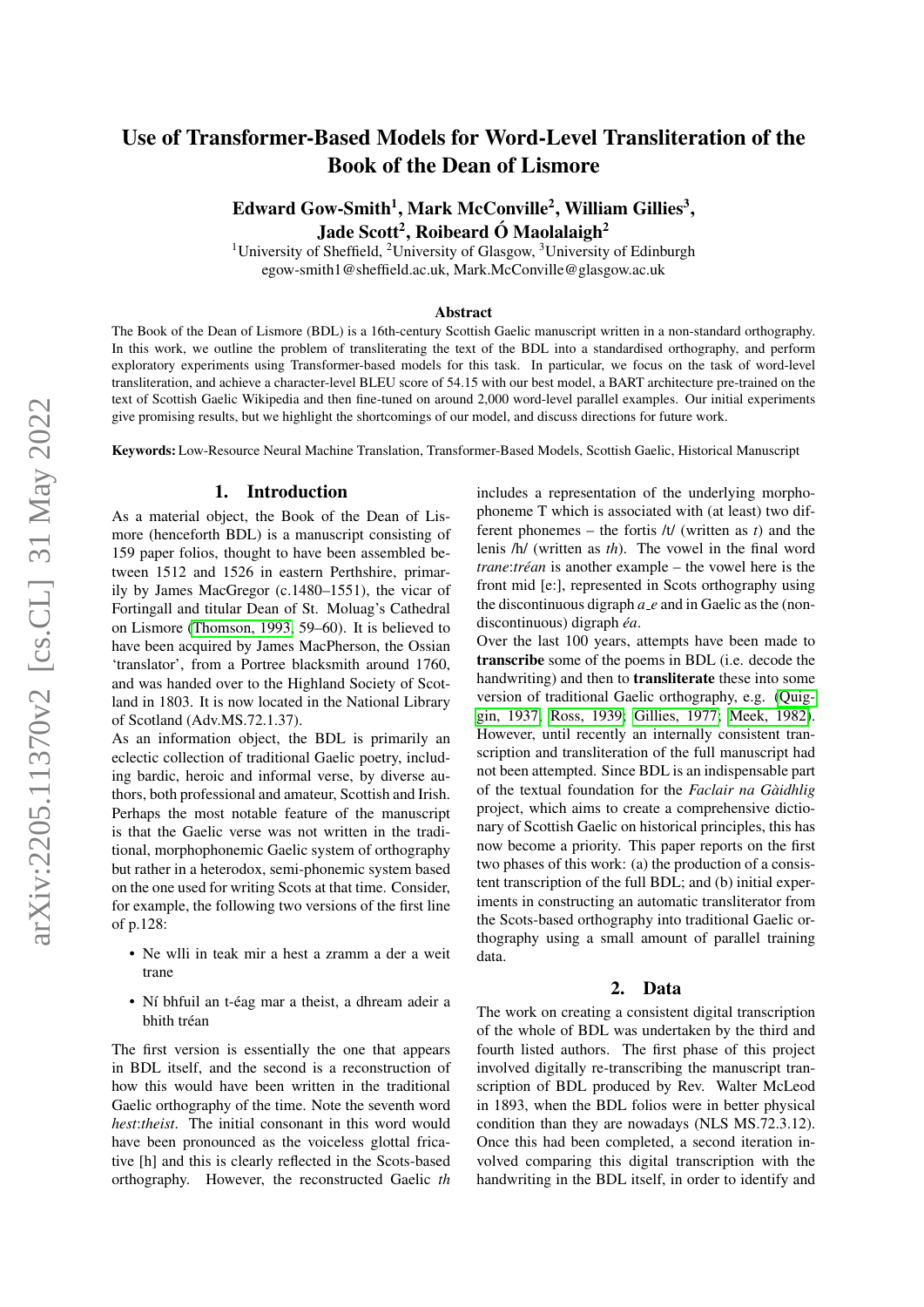correct any apparent errors in McLeod's manuscript. (We are grateful to NLS for providing us with highresolution digital images of both manuscripts.) In creating the digital transcription, a standard set of Unicode character points was used to encode non-ASCII glyphs in the BDL. In general, scribal contractions were not expanded. Some light markup was included for scribal insertions and deletions, and page and line numbers.

In order to provide some training data for our automatic transliterator, the third listed author provided reconstructed 'Dean's Text' transliterations for twelve of the poems in the BDL. Due to the small amount of data available, we decided to run experiments on word-level transliteration. Thus, the original transcriptions and reconstructed transliterations were aligned, where possible, at the word level. The majority of the data is word-to-word transliterated, but there are some cases where one word in the BDL is transliterated into multiple words in Scottish Gaelic, and vice versa, making up 7.4% of the data. A discussion of the shortcomings of this approach is given in [Section 5.1.](#page-3-0) In total there were 1,962 examples, and 50 examples were randomly selected to give eval and test sets.

#### 3. Experiments

We are interested in transliterating from the BDL to Scottish Gaelic (henceforth referred to as bdl-gd) and vice versa (likewise referred to as gd-bdl), although the first direction is of greater practical importance. Character-level BLEU score [\(Papineni et al., 2002\)](#page-4-5) is used as an evaluation metric. We ran experiments on this task using Transformer-based models, implemented in Fairseq (Ott et al.,  $2019)^1$  $2019)^1$  $2019)^1$ . For all experiments, tokenisation was performed at the characterlevel. The maximum sequence length was set at 20, to cover all of the available data whilst keeping computational requirements low. We also set the batch size at 1 due to the limited size of the training data, and the known problem of poor generalisation with large batch sizes [\(Keskar et al., 2016\)](#page-4-7). For all of our models, the best performing model (by epoch) on the eval set was taken and evaluated on the test set. Full results are shown in [Table 1,](#page-2-0) and in the rest of this section we discuss the various models and approaches used.

#### 3.1. Parallel Data Only

Our first experiments were using just the available parallel data. We trained a Transformer [\(Vaswani et al.,](#page-4-8) [2017\)](#page-4-8) architecture with 2 layers and 2 attention heads for the encoder and decoder, and an embed dimension of 64, referred to as Transformer (tiny). We experimented with larger architectures, but found they were unable to learn from the available data. Our model was trained for 100,000 updates (∼52 epochs), with a linear warm-up of the learning rate for 4,000 updates to 5e-4, then a linear decay to zero. We used the Adam optimizer [\(Kingma and Ba, 2014\)](#page-4-9) with  $\epsilon =1e-6$ ,  $\beta = (0.9, 0.98)$ . On bdl-gd, this model achieved BLEU scores of 35.32 on the eval set and 41.16 on the test set. On gd-bdl, this model achieved BLEU scores of 30.17 on the eval set and 46.26 on the test set [\(Table 1\)](#page-2-0).

## <span id="page-1-2"></span>3.2. Monolingual Pre-Training

The next approach was to utilise monolingual Scottish Gaelic data for the task, so that the model would hopefully learn something of Scottish Gaelic orthography. For this, we used the text of Scottish Gaelic Wikipedia<sup>[2](#page-1-1)</sup>, split to the word level, giving  $\sim 600,000$ words. We then pretrained BART [\(Lewis et al., 2019\)](#page-4-10) architectures with the denoising task on this data. We first implemented a model with 2 layers, 2 attention heads, and embed dimension of 64 (referred to as BART (tiny) in reference to the Transformer model). We trained this model for 100,000 updates (∼43 epochs). This model was then fine-tuned on the parallel training data, with the same hyperparameters as for Transformer (tiny). On bdl-gd, this model achieved BLEU score of 44.93 on the eval set, performing better than Transformer (tiny), and 38.64 on the test set, performing worse than Transformer (tiny). On gdbdl, this model achieved BLEU scores of 21.04 on the eval set and 22.18 on the test set [\(Table 1\)](#page-2-0), performing significantly worse than Transformer (tiny). It is expected that pre-training on monolingual Scottish Gaelic data will not be of help in this direction, but the significantly worse performance is surprising (see [Section 4\)](#page-2-1). We next tried the default BART (base) architecture, consisting of 6 layers, 12 attention heads, and an embed dimension of 768. On bdl-gd, this model achieved BLEU scores of 58.68 on the eval set and 53.32 on the test set, significantly outperforming Transformer (tiny). On gd-bdl, this model achieved BLEU scores of 36.17 on the eval set and 30.15 on the test set. We also ran the same model with additional pretraining, up to 400,000 updates (∼172 epochs), which has been shown to be of benefit to other Transformer-based models [\(Liu et al.,](#page-4-11) [2019\)](#page-4-11). On bdl-gd, this model achieved BLEU scores of 62.47 on the eval set and 53.75 on the test set, showing an increase in performance on both. On gd-bdl, this model achieved BLEU scores of 36.77 on the eval set and 38.88 on the test set, also showing an increase in performance on both [\(Table 1\)](#page-2-0). We also experimented with finetuning for longer (also 400,000 updates compared to 100,000), but this was found to lead to a general decrease in performance in both directions, although it did improve the performance on the eval set for gd-bdl [\(Table 1\)](#page-2-0).

## 3.3. Data Augmentation

Next, approaches were taken at augmenting the available training data, a common approach in low-resource

<span id="page-1-0"></span><sup>&</sup>lt;sup>1</sup>We release our data and scripts for running our experiments at [https://github.com/edwardgowsmith/](https://github.com/edwardgowsmith/transliteration-book-of-the-dean-of-lismore) [transliteration-book-of-the-dean-of-lismore](https://github.com/edwardgowsmith/transliteration-book-of-the-dean-of-lismore).

<span id="page-1-1"></span><sup>2</sup><https://gd.wikipedia.org/>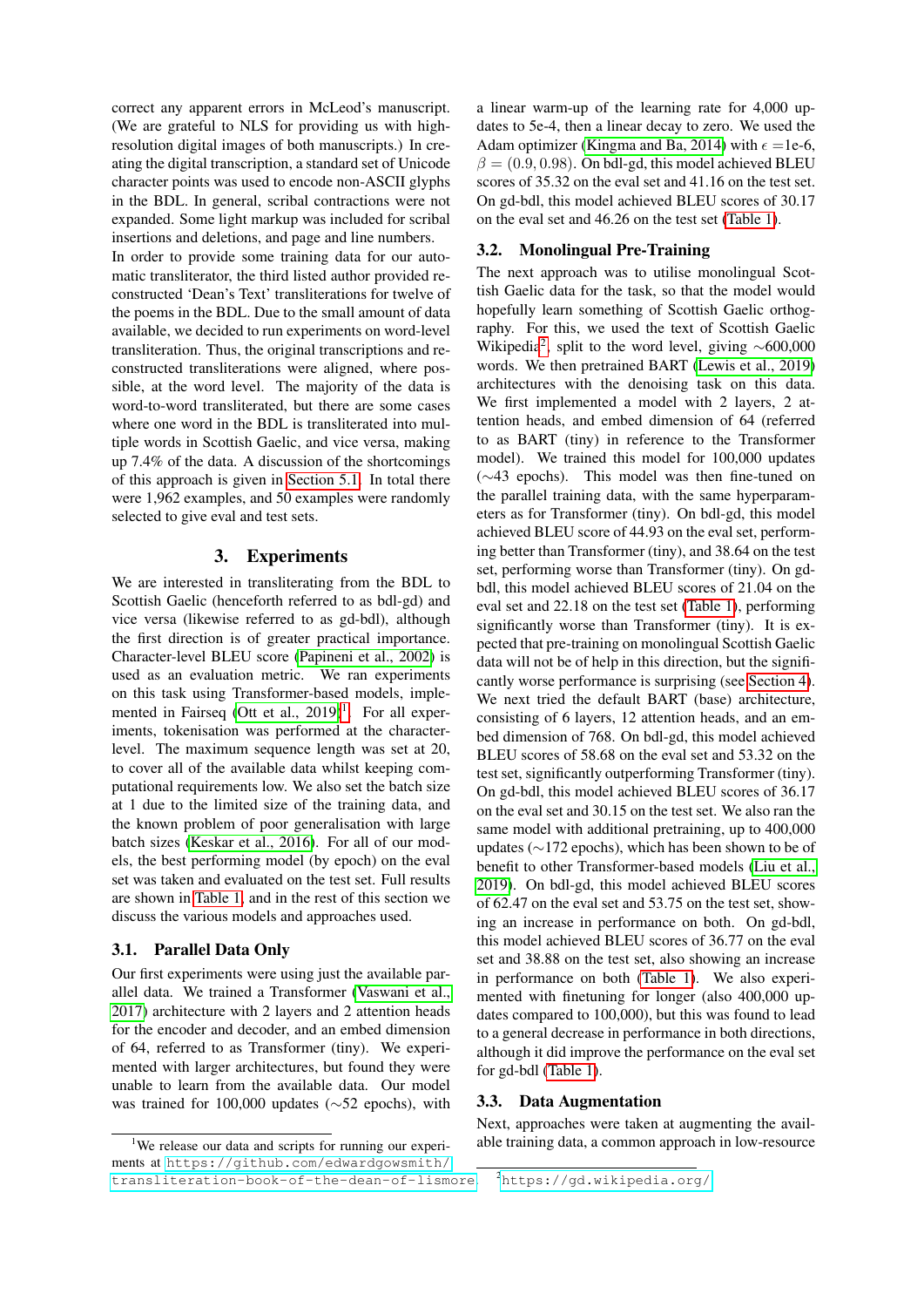|                                                  | bdl-gd |       | gd-bdl |       |
|--------------------------------------------------|--------|-------|--------|-------|
| Model                                            | eval   | test  | eval   | test  |
| Transformer (tiny)                               | 35.32  | 41.16 | 30.17  | 46.26 |
| BART (tiny)                                      | 44.93  | 38.64 | 21.04  | 22.18 |
| BART (base)                                      | 58.68  | 53.32 | 36.17  | 30.15 |
| $BART$ (base) + $p/t$ longer                     | 62.47  | 53.75 | 36.77  | 38.88 |
| BART (base) + $p/t$ longer + $f/t$ longer        | 59.46  | 52.09 | 36.94  | 34.68 |
| $\text{BART}$ (base) + $p/t$ longer + homophones | 59.60  | 54.15 | 34.75  | 31.77 |

<span id="page-2-0"></span>Table 1: Character-level BLEU scores of the models on the eval and test splits. Best results are shown in bold.

neural machine translation [\(Haddow et al., 2021\)](#page-4-12). Since we are interested in word-level transliteration, and thus a word may be transliterated into a homophone of the provided example with a different spelling (specifically, a heterograph), we took an approach to augment the training data with homophones. We used IPA information for Scottish Gaelic provided by En-glish Wiktionary<sup>[3](#page-2-2)</sup> - the data was parsed in order to find homophones for words it the training data. Unfortunately, IPA information was only available for a small number of items, which increased the training data from 1,862 to 1,938 examples (an increase of  $\sim$ 4%). With the addition of this augmented training data, the BLEU score of BART (base) on the eval set decreased (from 62.47 to 59.60), but the BLEU score on the test set increased (from 53.75 to 54.15), which makes sense as the introduction of heterographs should allow the model to generalise better (although we note that the increase in performance is small). Interestingly, this model performs significantly worse in the reverse direction, with BLEU scores of 34.75 and 31.77 on the eval and test sets, respectively (discussed in [Section 4\)](#page-2-1). It should be noted that this approach assumes that heterographs in modern Scottish Gaelic were also heterographs at the time of the BDL, which should be a valid assumption. An alternative approach to augmenting the data would be to use a rule-based approach, which we leave to future work.

## 4. Discussion

<span id="page-2-1"></span>In this section we discuss our results. From [Table 1](#page-2-0) we can see that, in general, the performance on gdbdl is significantly worse than that on bdl-gd. This is to be expected, since the models have access to a large amount of monolingual Scottish Gaelic (gd) data, but BDL (bdl) is effectively an unseen language, which previous work has shown results in poor performance (see e.g. Üstün et al.  $(2021)$ ). What is perhaps unexpected, however, is that our best-performing model on bdl-gd, BART (base) +  $p/t$  longer + homophones, performs significantly worse than the best in the opposite direction (31.77 compared to 46.26 on the test set). In fact, our best-performing model on gd-bdl, Transformer (tiny), does not use any monolingual Scottish Gaelic data. It seems likely that our models are overfitting on the train and eval sets, as a result of their small sizes. Attempts to avoid this could be made, including using multi-fold cross-validation. Additionally, it is hoped that we will have access to more parallel data in the future which will alleviate this problem, as well as the variance of performance across the eval and test splits.

## 4.1. Error Analysis

In this section, we perform an error analysis by taking our best-performing model and investigating which examples in the test set this model performed worse on (by character-level BLEU score). These are shown in [Table 2.](#page-3-1) We note that these examples are relatively long; for shorter examples, our model generally performs better, which is typically expected but likely exaggerated in this case due to the increasing ambiguity of a word in the BDL as length increases. We note that our model struggles with spaces: no space is added when transliterating "eflay", and a space is erroneously added when transliterating "waiwill" (although the space is correctly removed when transliterating "dwgis i"). Since examples containing spaces on either the source or target side only make up a small amount of the parallel data, and the pretraining data contains no spaces, this is an expected area of difficulty, which we discuss further in [Section 5.2.](#page-3-2) We also note that, out of the seven examples here, our model appears to output only three true Scottish Gaelic words ("mha fháil" meaning "if found", "chuaiseach" meaning "cavities", and "mhíos" meaning "month"). This is not necessarily a problem, since we want our model to be able to output unseen words, for example oldfashioned spellings and proper nouns. However, contextual information may help to determine the validity of a given transliteration, though the limited data available may prove to limit the efficacy of such an approach. Interestingly, the model transliterates "di" as the "[UNK]" token, which is problematic.

## 4.2. Learning of Scottish Gaelic Spelling Rules

We note that all of the outputs from our best model are *plausible* words, in that they obey the spelling rules of Scottish Gaelic. This is not the case for the Transformer (tiny) model trained only on the parallel data — as an example "dwgis" is transliterated by this

<span id="page-2-2"></span><sup>3</sup><https://en.wiktionary.org/>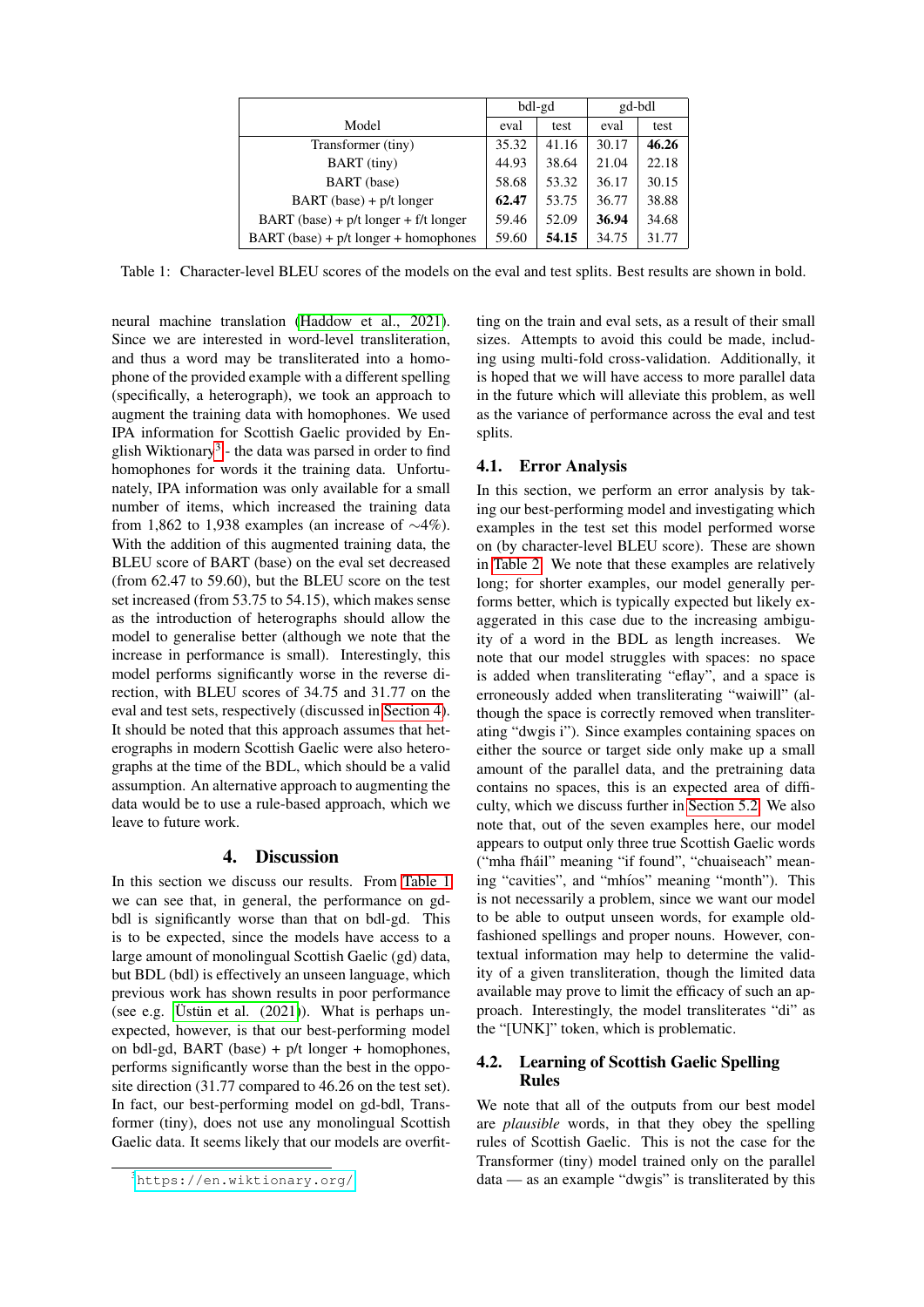model into "duigas", which is not an acceptable Scottish Gaelic word, since a medial consonant must be surrounded by vowels of the same type [\(Gillies, 2009\)](#page-4-14). This suggests that the training on monolingual data has allowed our model to learn the rules of Scottish Gaelic spelling, which has in turn improved performance on the transliteration task.

| Input                               | Output     | Reference    |  |
|-------------------------------------|------------|--------------|--|
| eflay                               | e'léamh    | a' phláigh   |  |
| dwgis i                             | duise      | dtugas-sa    |  |
| chotly <sup>t</sup> sy <sup>t</sup> | chuaiseach | chodlas-sa   |  |
| wawaill                             | mha fháil  | bhfaghbha'il |  |
| deinar                              | díonar     | d'éinfhear   |  |
| feanē                               | fén        | phéin        |  |
| zonicht                             | dhuanancht | dhona        |  |
| di                                  | [UNK]      | do           |  |
| gawe                                | gáimh      | gabh         |  |
| weiß <sup>t</sup>                   | mhíos      | bhíos        |  |

<span id="page-3-1"></span>Table 2: The ten examples that our best performing model performed worse on for the test split (from bdlgd).

## 5. Future Directions

Our preliminary experiments have shown promise in the task of transliterating the BDL, however there are many areas for improvement that we hope to address in future work.

#### <span id="page-3-0"></span>5.1. Whole Sequence Transliteration

Since our work here is on word-level transliteration, it is unclear how this will extend to longer sequences, especially in the case of many-to-one transliteration. We take an example of transliterating a whole sequence with our model, shown in [Table 3.](#page-3-3)

| Input     | A wēni <sup>t</sup> za dwgis i grawģ |
|-----------|--------------------------------------|
| Output    | a bhean dhá duis a' grádh            |
| Reference | A bhean dhá dtugas-sa grádh          |

<span id="page-3-3"></span>Table 3: Transliterating a whole sequence with our model.

In order to transliterate this whole sequence, we split it on whitespace and then pass each word individually to the model. Since, in this case, "dwgis i" is transliterated into a single word, our model cannot capture this (although note that this model fails to correctly transliterate these two words anyway (see [Table 2\)](#page-3-1)). An alternative approach to transliterating multi-word sequences may therefore be needed. Currently, due to our models being set at a max sequence length of 20, longer sequences cannot be directly given to the model.

#### <span id="page-3-2"></span>5.2. Handling of Spaces

A related problem is the tendency of the models to struggle with handling spaces, both in the case of oneto-many and many-to-one transliteration. In order to help with this problem, it is likely we will need to include examples containing spaces during pre-training, or perform oversampling on the available training data to balance the number of examples with spaces and those without.

## 5.3. Data for Pre-Training

As stated in [Section 3.2,](#page-1-2) we used data from Scottish Gaelic Wikipedia for pretraining, which is written in standardised modern Scottish Gaelic. For the purposes of our task, we are interested in generating transliterations which are faithful to the pronunciation at the time of the BDL. Hence, other data sources may provide more relevance for pre-training, such as Corpas na Gàidhlig<sup>[4](#page-3-4)</sup> which contains transcribed texts dating back to the 17th century, and this is a direction of future work.

## 6. Related Work

There is no previous work, to the best of our knowledge, that uses Transformer-based models for tasks involving Scottish Gaelic. However, such approaches have been applied to other languages in the Celtic family: multilingual BERT [\(Devlin et al., 2019\)](#page-4-15) contains Irish, Welsh and Breton in its training data, and there is a monolingual BERT for Irish [\(Barry et al., 2021\)](#page-4-16) which was shown to outperform multilingual BERT on a dependency parsing test. There have been previous approaches at applying Transformer-based models to the task of word-level transliteration. [Wu et al.](#page-4-17) [\(2021\)](#page-4-17) applied the vanilla Transformer to the NEWS 2015 shared task [\(Zhang et al., 2015\)](#page-4-18), outperforming previous models. [Singh and Bansal \(2021\)](#page-4-19) also applied various sizes of Transformer architectures to the task of transliterating Hindi and Punjabi to English.

## 7. Conclusion

In this paper we discuss approaches to training Transformer-based models on the task of transliterating the Book of the Dean of Lismore (BDL) from its idiosyncratic orthography into a standardised Scottish Gaelic orthography. In particular, we outline our preliminary experiments training these models for word-level transliteration using both parallel wordlevel transliteration data for finetuning and monolingual Scottish Gaelic data for pretraining. Our best performing model was able to achieve a character-level BLEU score of 54.15 on the test set, showing significant promise, although there are many directions for improvement and future work, including extending this work to sequence-level (multi-word) transliteration.

#### 8. Acknowledgements

This work was supported by *Faclair na Gaidhlig `* and the Centre for Doctoral Training in Speech and Language Technologies (SLT) and their Applications funded by UK Research and Innovation [grant number EP/S023062/1].

<span id="page-3-4"></span><sup>4</sup><https://dasg.ac.uk/corpus>